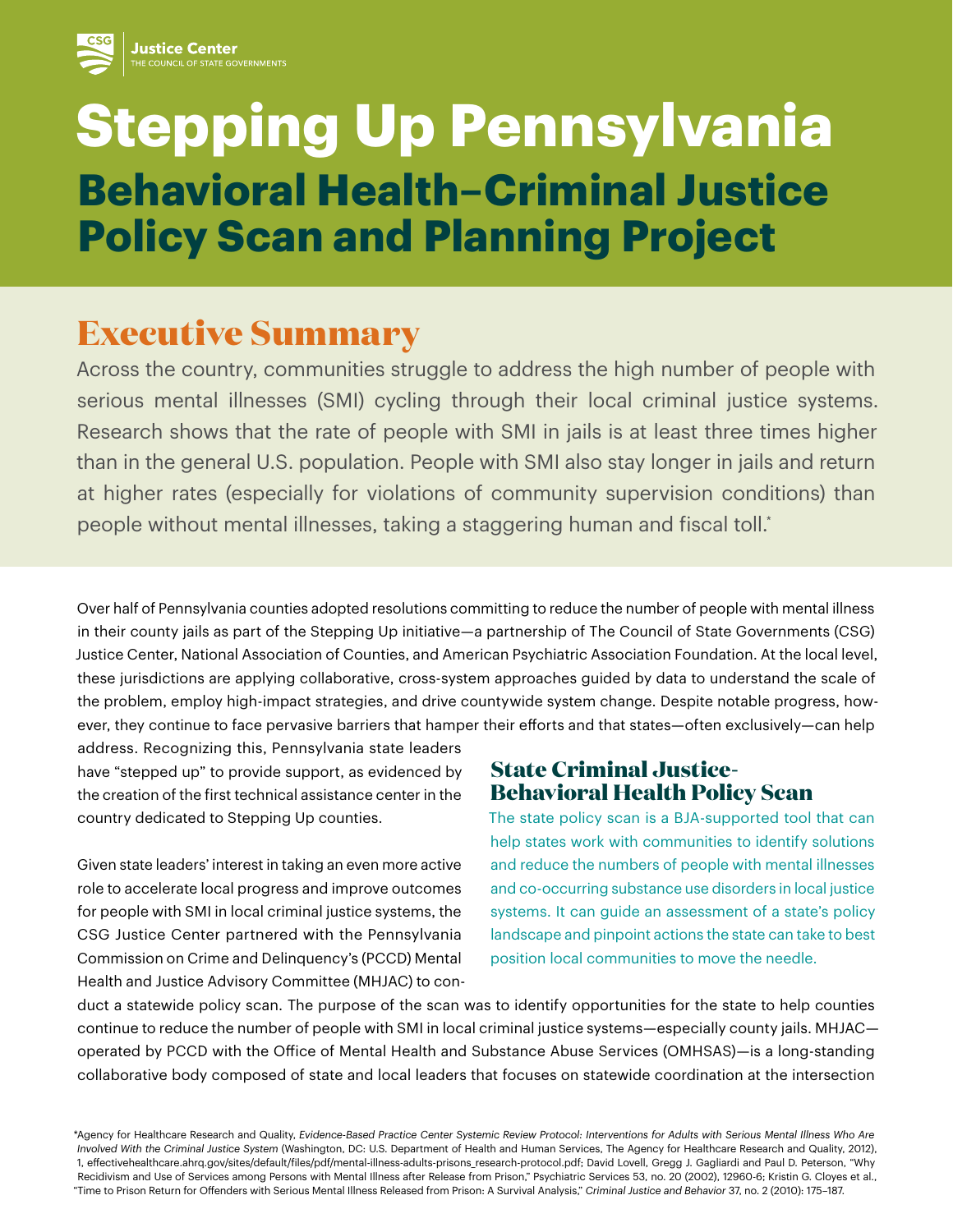of mental health and criminal justice. The effort was supported by the U.S. Department of Justice's Bureau of Justice Assistance (BJA), the van Ameringen Foundation, and the Melville Charitable Trusts, and in partnership with the County Commissioners Association of Pennsylvania.

Guided by MHJAC and a dedicated subcommittee and executive committee, CSG Justice Center staff conducted an initial review of statutory, administrative, and judicial policies across areas that reflect the most common and pressing challenges and gaps communities face. CSG Justice Center staff then interviewed more than 40 individuals representing a diverse range of expertise and state and local perspectives—including law enforcement leaders, court professionals and executives, health administrators, agency policy directors, legislators, and housing advocates. Meetings with the Office of the Governor's Secretary of Policy and Planning and the County Commissioners Association of Pennsylvania's Comprehensive Behavioral Health Task Force helped inform the recommendations and provide additional state and local perspectives.

CSG Justice Center staff recommended that the state focus on three priority areas (see below) that are most directly responsive to local needs, opportunities, and scale of impact on the target population. These priority areas contain several recommendations rooted in research and best practices, with proposed action items, which are detailed in a full report delivered to MHJAC. Where possible, the action items also identify the specific policy mechanisms (administrative, statutory, judicial) available to policymakers to enact the recommendations.

### **Priority Area 1: Improving local capacity to collect data and share information**

People in the justice system who have SMI often interact with multiple public health and safety systems due to service needs. Without strategies to collect, analyze, and share data across these systems, opportunities for service coordination are lost along with any resulting improved outcomes for the individuals. The scan findings revealed a wide spectrum of data system sophistication levels across Pennsylvania and a lack of federal-state privacy law alignment, causing confusion at the local level about what information sharing is allowable. The recommendations in Priority Area 1 focus on a combined approach of improving strategies to identify the target population; enhancing personnel and technology capacity to collect and analyze specific metrics and share information across systems; and facilitating information sharing across agencies.

#### **Priority Area 2: Increasing local diversion as early as possible**

Law enforcement officers are often the first responders for people experiencing a mental health crisis, including people with SMI. Without access to timely and appropriate alternatives, such as community-based behavioral health crisis resources, officers have few tools other than arrest to resolve the immediate public safety concern. Law enforcement cannot help address the disproportionate number of people with SMI in local criminal justice systems without diversionary alternatives. For individuals with SMI who are charged, court-based diversion options, such as mental health courts, benefit from evidence-based standards to achieve better outcomes. The findings of the scan demonstrated tremendous variation across the state in terms of demographics, resources, and the development of alternatives to incarceration. To better address the needs of people with SMI cycling through local criminal justice systems, the recommendations in Priority Area 2 focus primarily on encouraging the state to support, expand, and improve programs to divert people with SMI as early as possible in their contact with the criminal justice system and enhance, improve, and ensure the quality of diversion and treatment options for people who are charged or convicted.